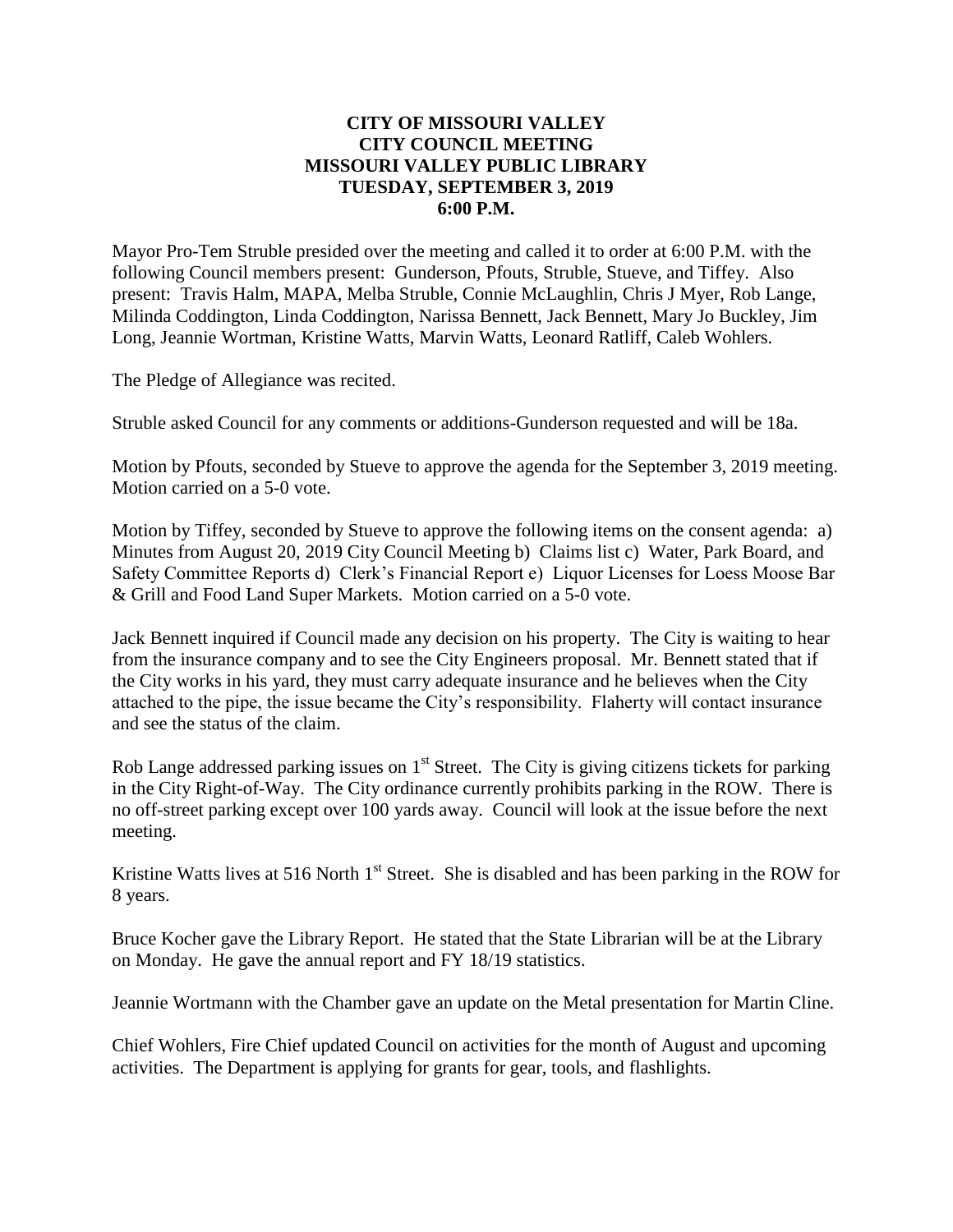Chris Myer, Parks Supervisor, stated that they have been winterizing the pool, mowing, and they need to install flag poles at the Library before it freezes. Council would like to see mulch put around the Caboose.

Assistant Chief Lange reported on the hiring process of the new officer and stated Chief Murray is back to work.

Jeannie Wortmann with the Chamber thanked the Council for the annual endowment and gave an update on past and future events.

Motion by Pfouts, seconded by Stueve to table Project Updates-Olmsted & Perry. Motion carried on a 5-0 vote.

Travis Halm with MAPA, spoke to Council about their Long Range Transportation Plan. He stated MAPA has monthly meetings and they discuss current projects and funding.

Motion by Pfouts, seconded by Tiffey to waive the permit fees for the Missouri Valley Community School District. Motion carried on a 5-0 vote.

Jim Long gave the Park Board update. The Board is going to create a comprehensive plan for all City Parks. The current issues are parking and the tennis court fencing. There is a dead maple tree that needs removed. They received an estimate of \$200.00 to take down the tree and would like the City to haul the tree away. They are going to get bids on the remainder of the trees. They would like to plant two new trees this year and expand the Dog Park. They would like to move the horseshoe pits and replace one of the tennis courts with a basketball court. They are applying for grants to offset the costs for the projects. Council granted the Park Boards request of the dead tree removal with City employees hauling the tree.

Motion by Pfouts, seconded by Tiffey to install the Dog Park parking lot and the fencing around the tennis court. Motion carried on a 5-0 vote.

Motion by Stueve, seconded by Pfouts to allow the Parks Department to spend up to \$1,200.00 on a new toolbox. Motion carried on a 5-0 vote.

Motion by Pfouts, seconded by Stueve to approve the quote from General Traffic Controls for a Gridsmart Camera Detection Equipment for the amount of \$31,552.00, paid quarterly. Motion carried on a 5-0 vote.

Motion by Tiffey, seconded by Pfouts to authorize the Mayor Pro-Tem to sign the Scope of Services agreement with HGM Associates, Inc. for the 2019 Bridge Inspection. Motion carried on a 5-0 vote.

Resolution #19-27 was introduced Approving the Transfer of Funds from LOST to General. Motion by Stueve, seconded by Gunderson. Motion carried on a 5-0 vote.